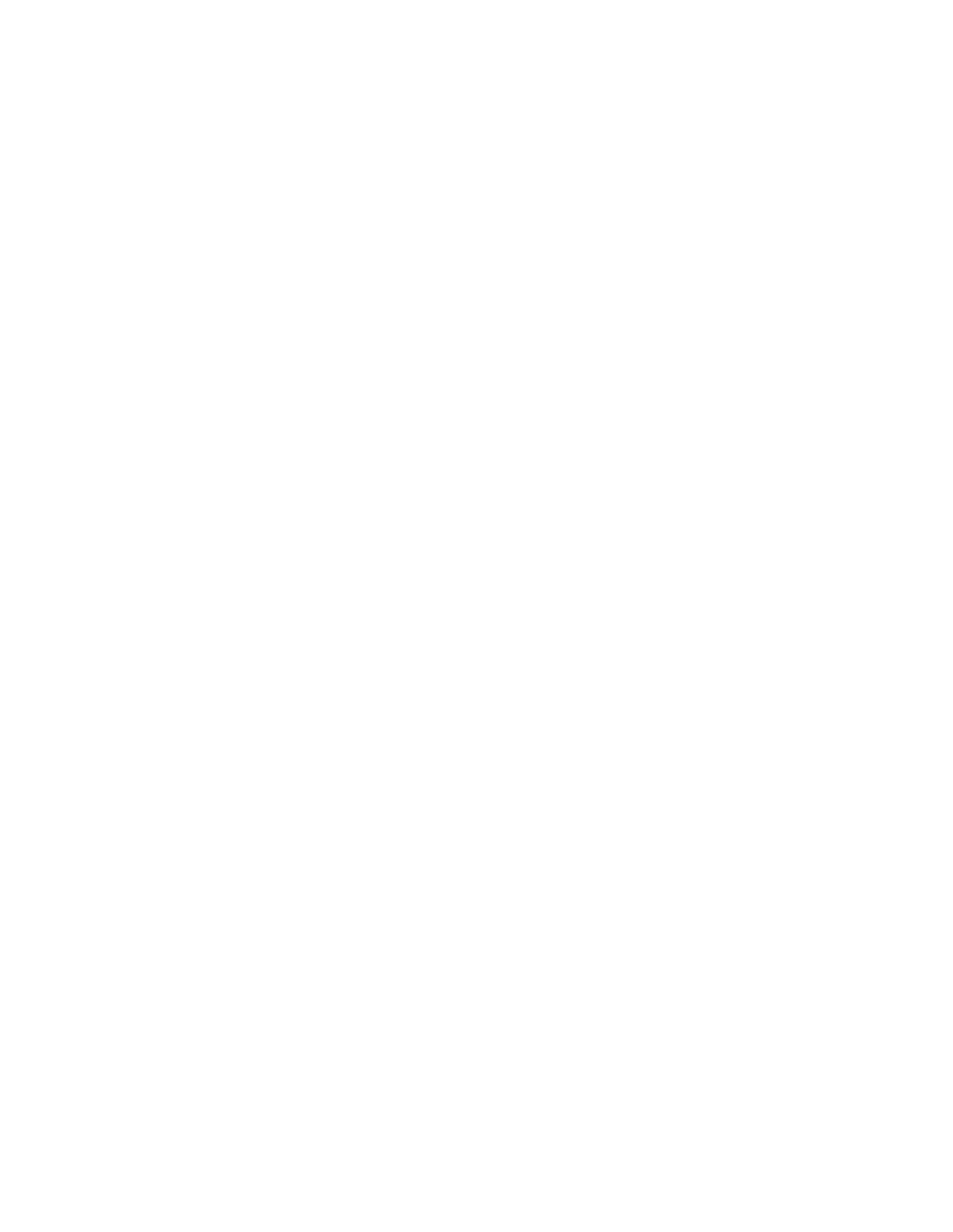Credit(s) earned on<br>completion of this course will<br>be reported to American<br>Institute of Architects (AIA)<br>Continuing Education Session<br>(CES) for AIA members. This course is registered with<br>AIA CES for continuing<br>such, it does not include<br>content that may be<br>content that may be<br>deemed or construed to be<br>an approval or endorsement<br>by the AIA of any material of Certificates of Completion for both AIA members and non-AIA members are available upon request. cónstruction or any method<br>or manner of handling,<br>using, distributing, or dealing<br>in any material or product. Questions related to specific materials, methods, and services will be addressed at the conclusion of this presentation. **Continuing**<br>Education  $\circledS$ *#APPAU* 



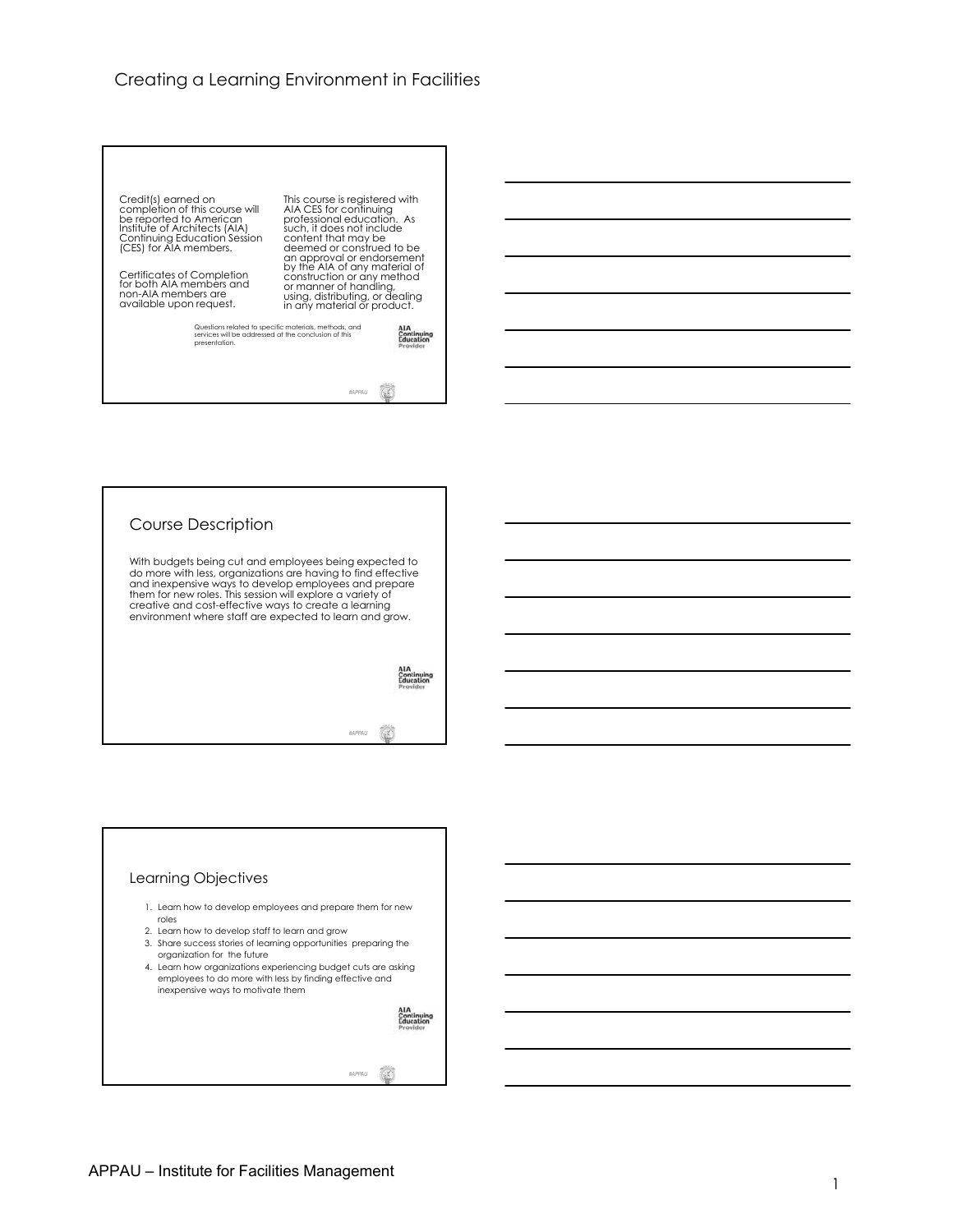





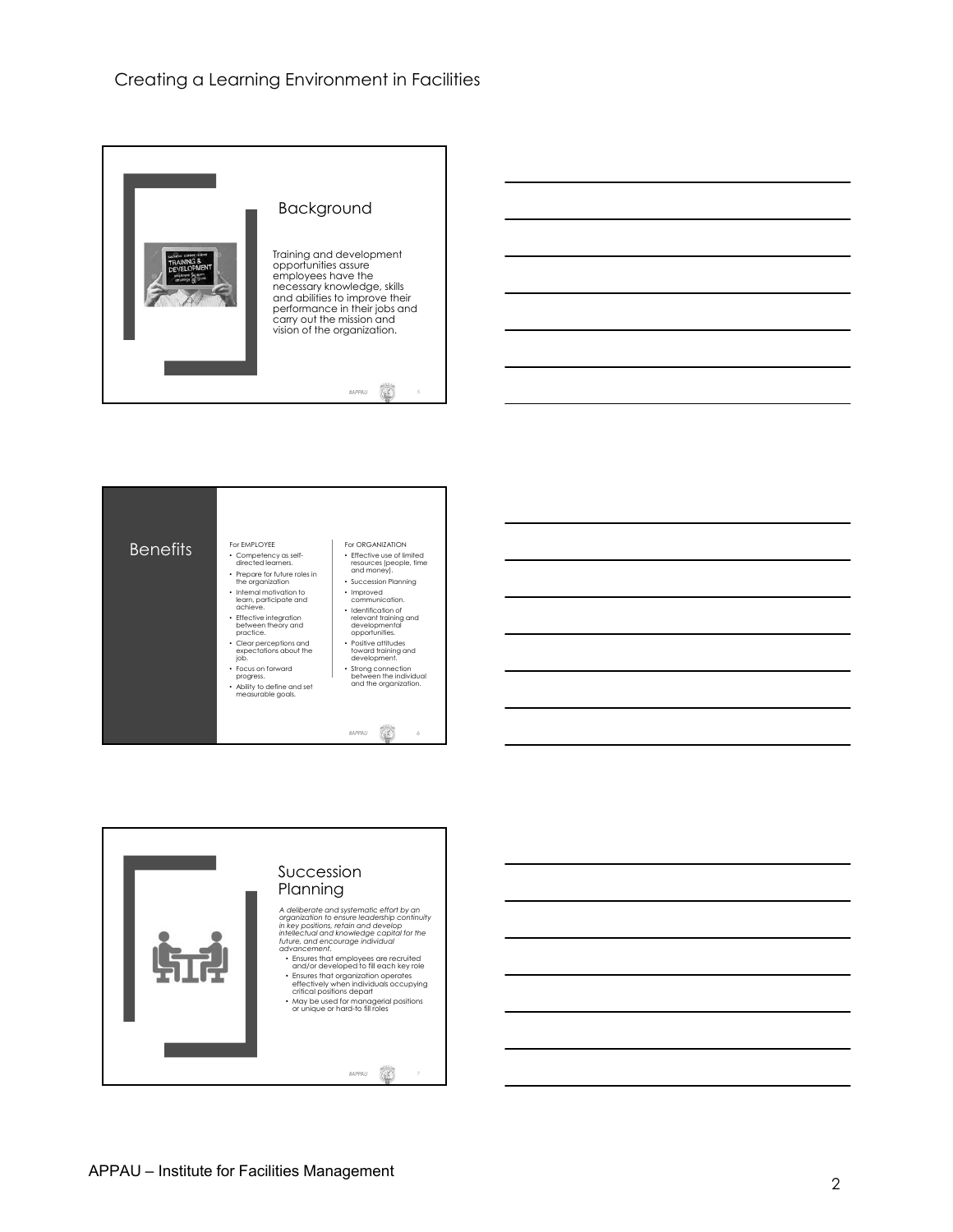









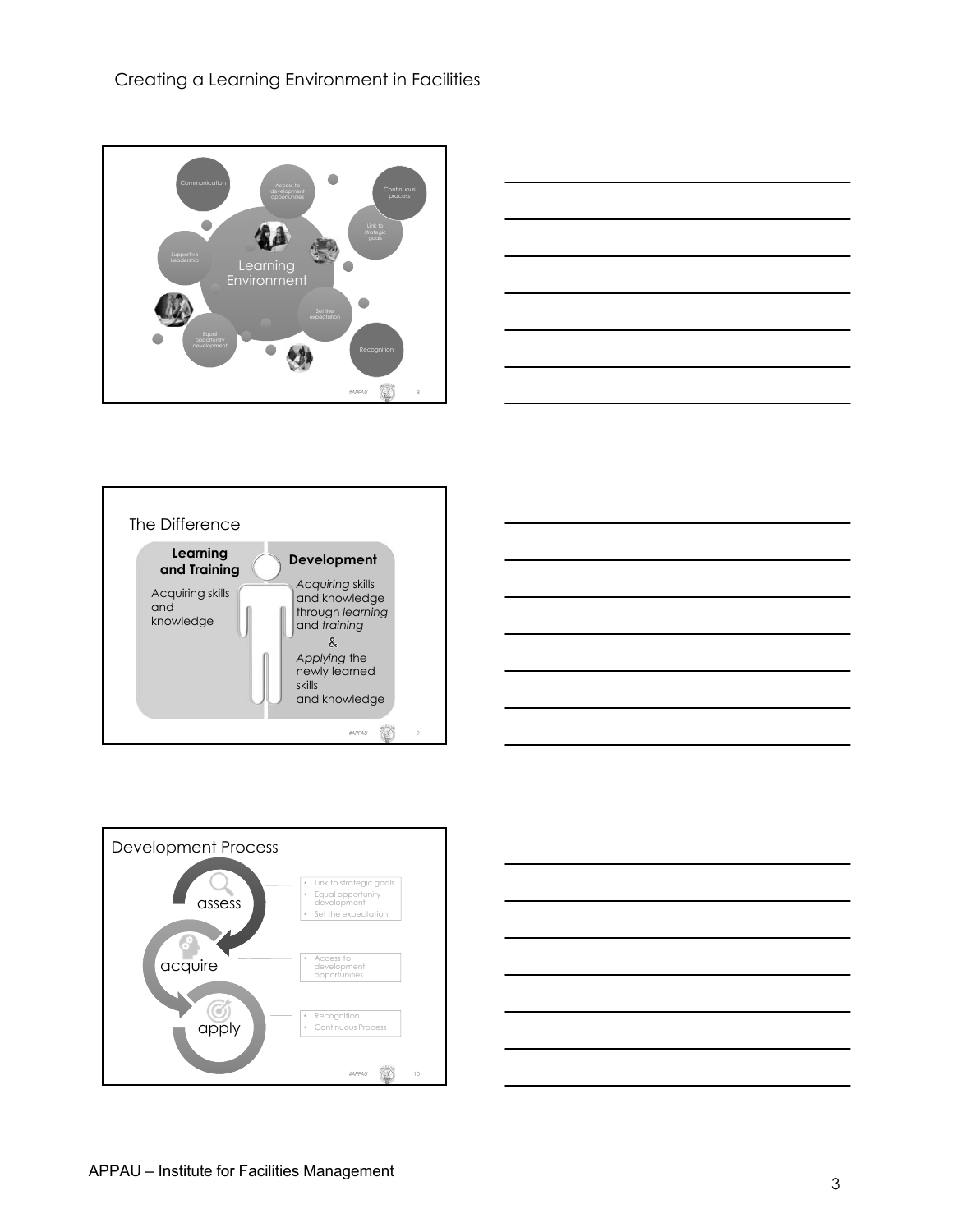









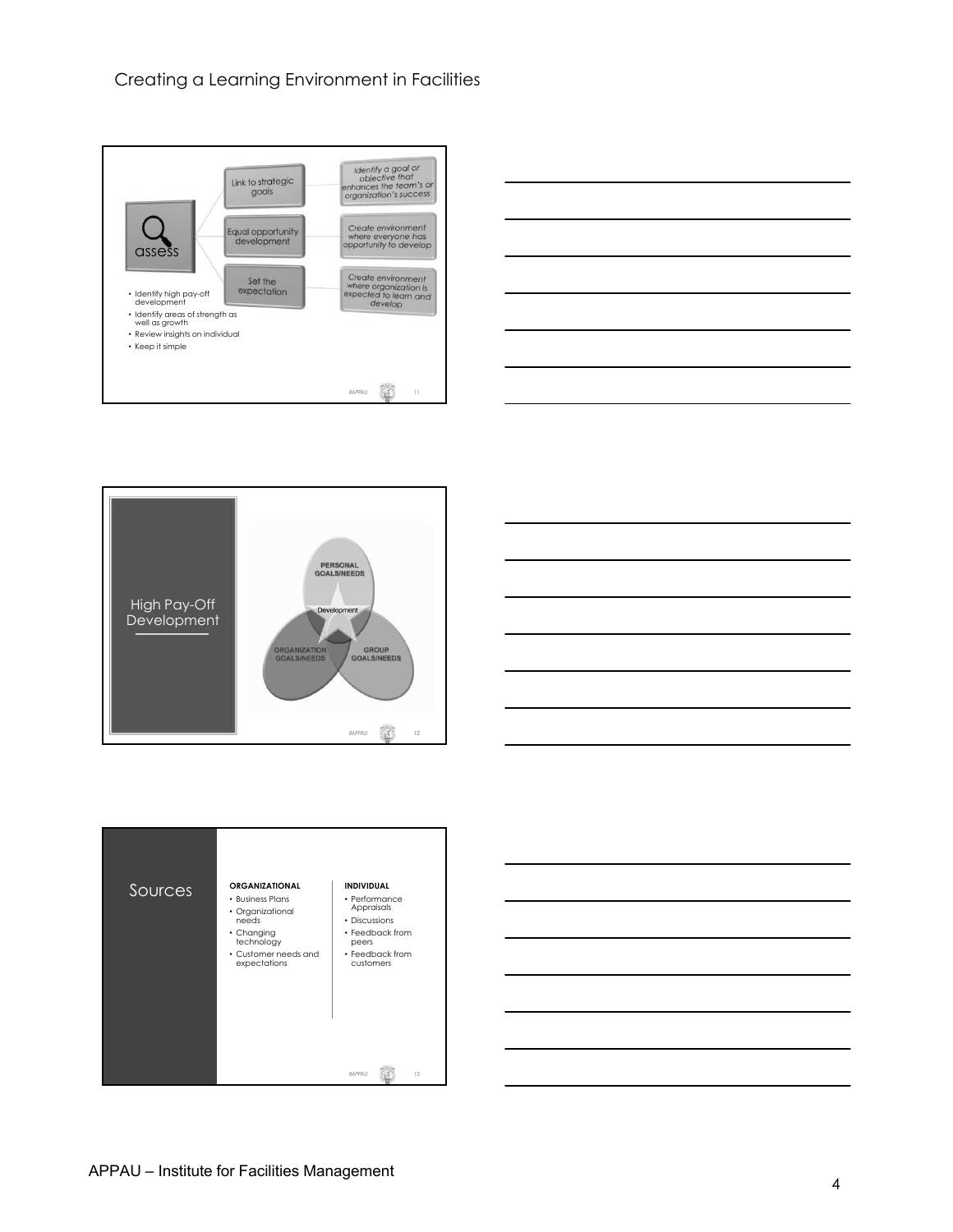









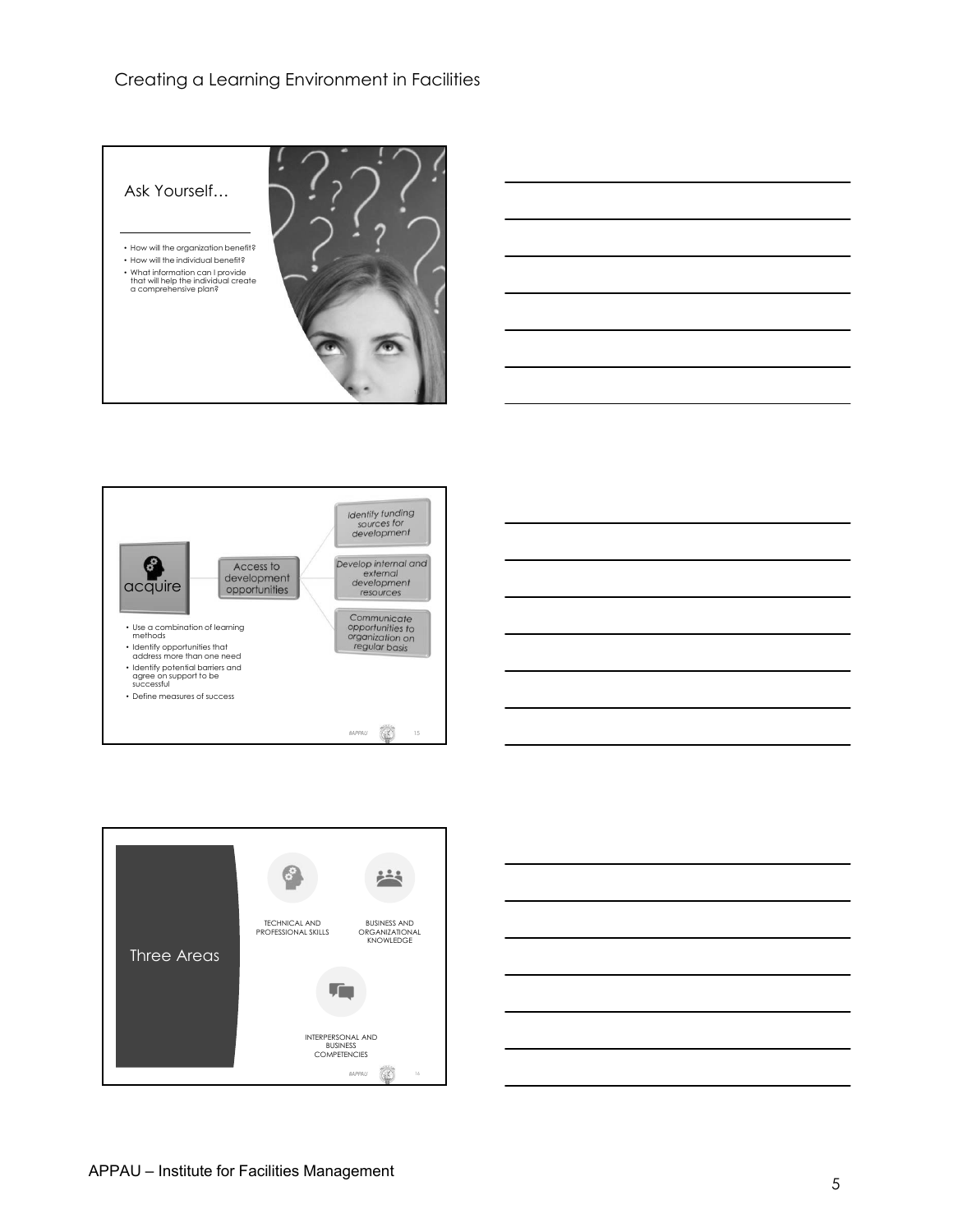







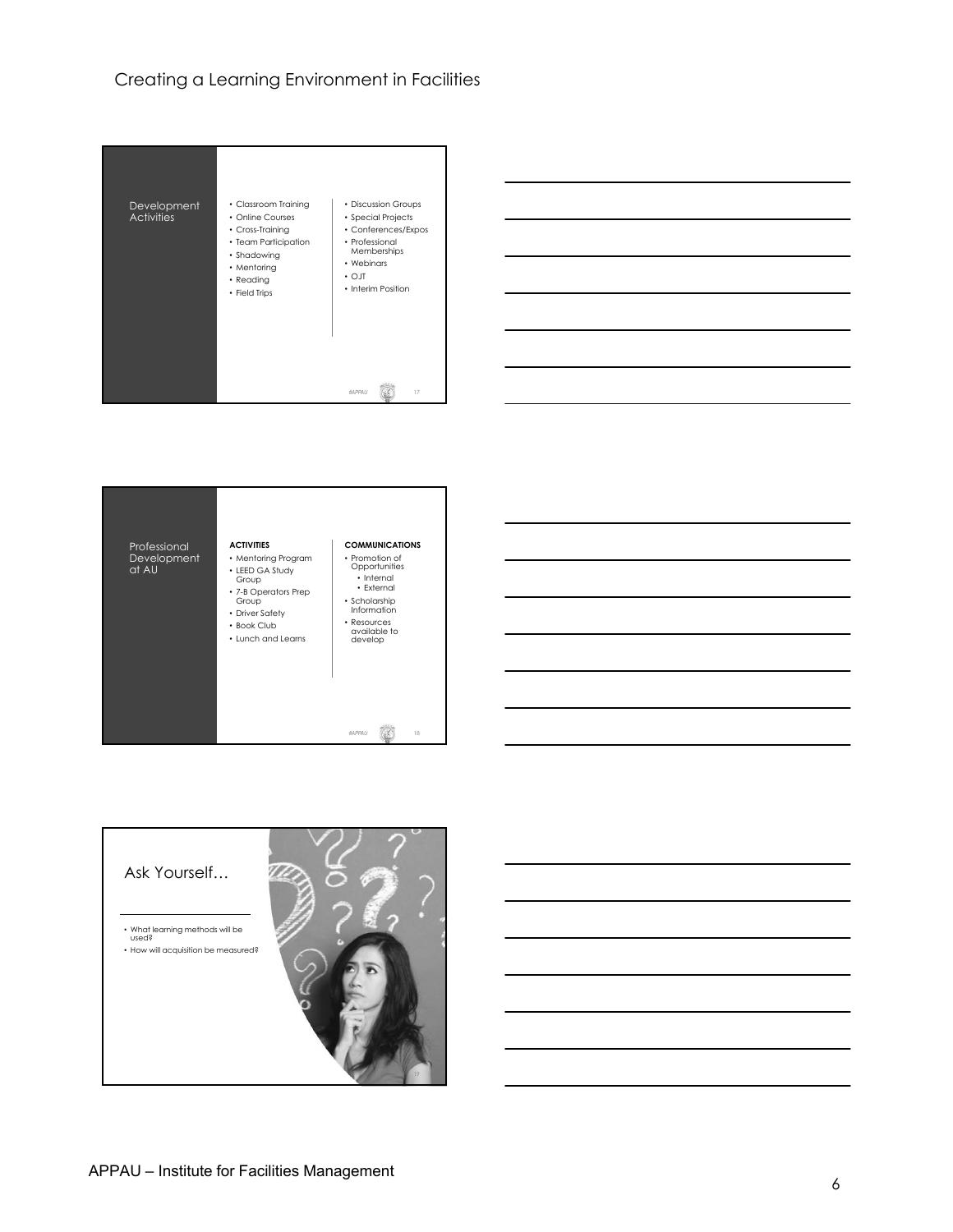









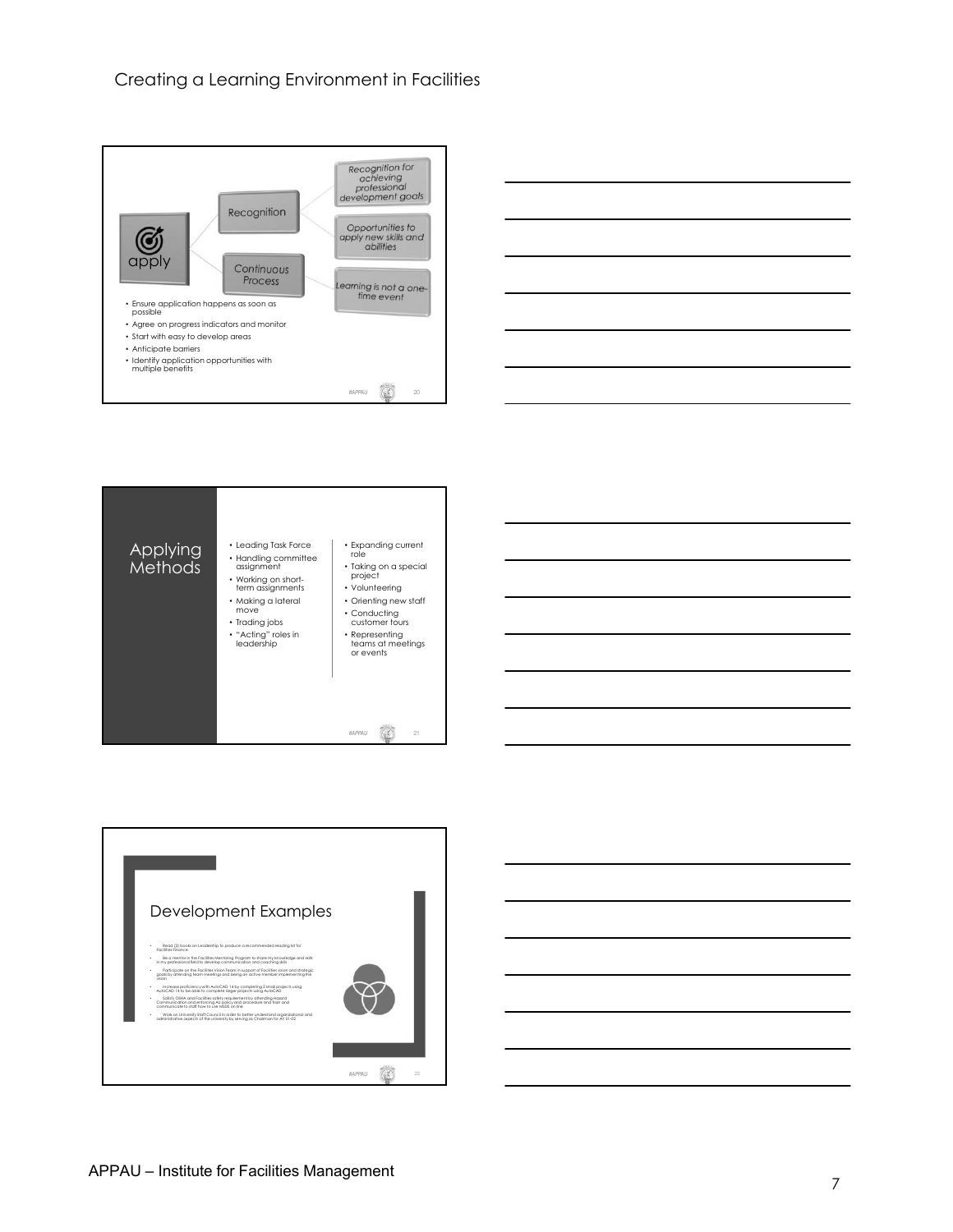





- How will learning be applied? What measures will be used to track progress toward achieving goals?
- What coaching and support can I provide to help the individual?



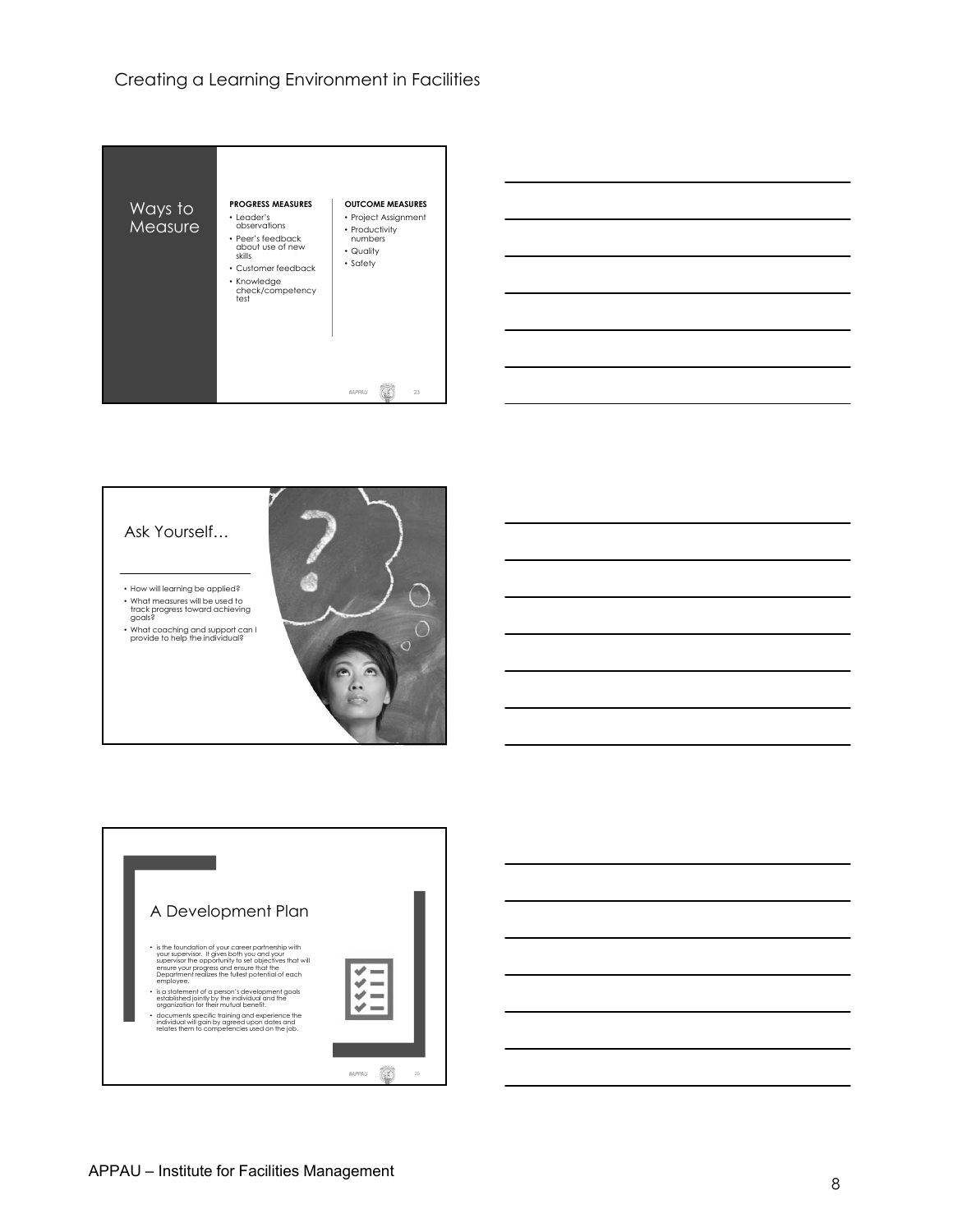







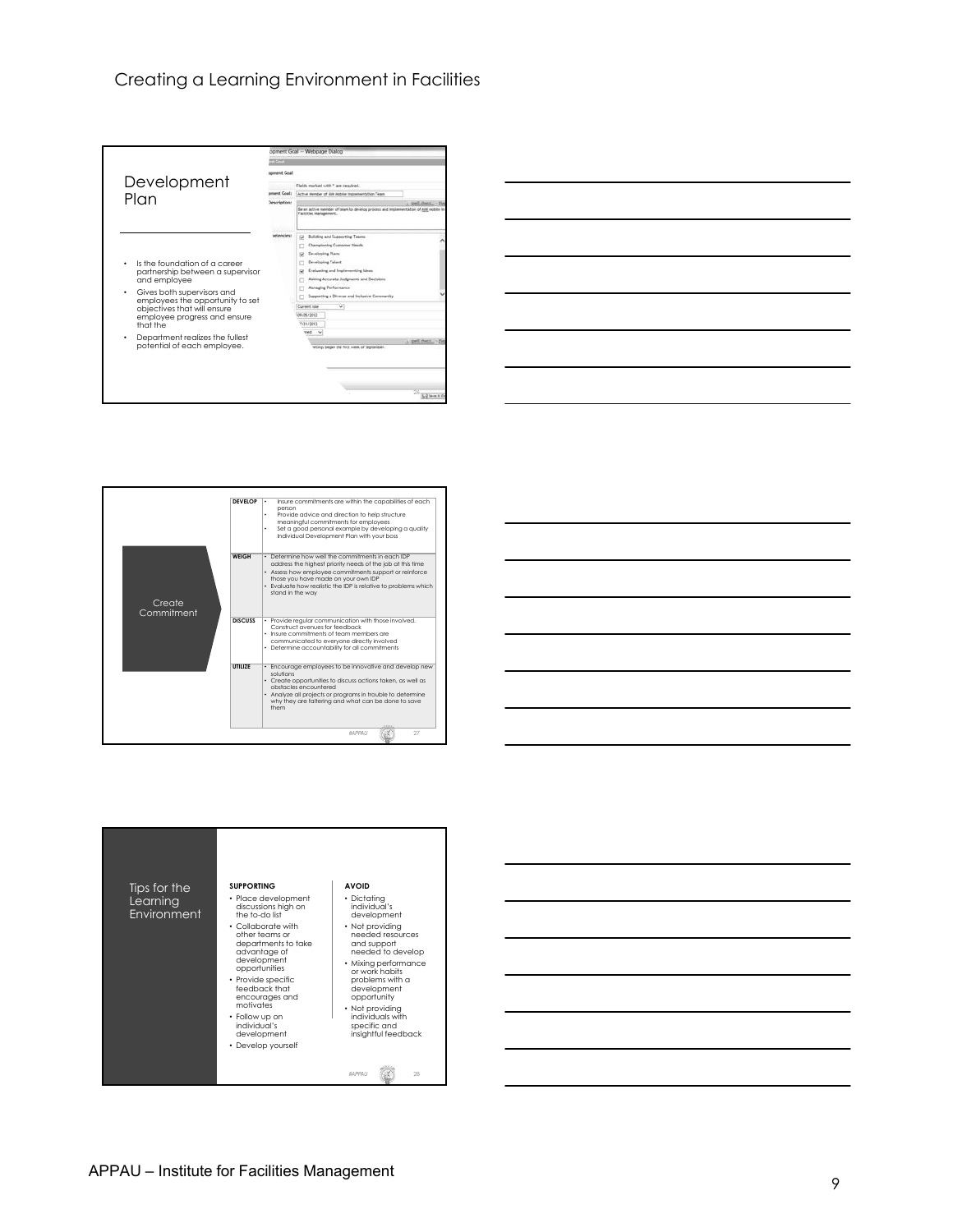





This concludes The American Institute of Architects Continuing Education Systems Course

AIA<br>Continuing<br>Education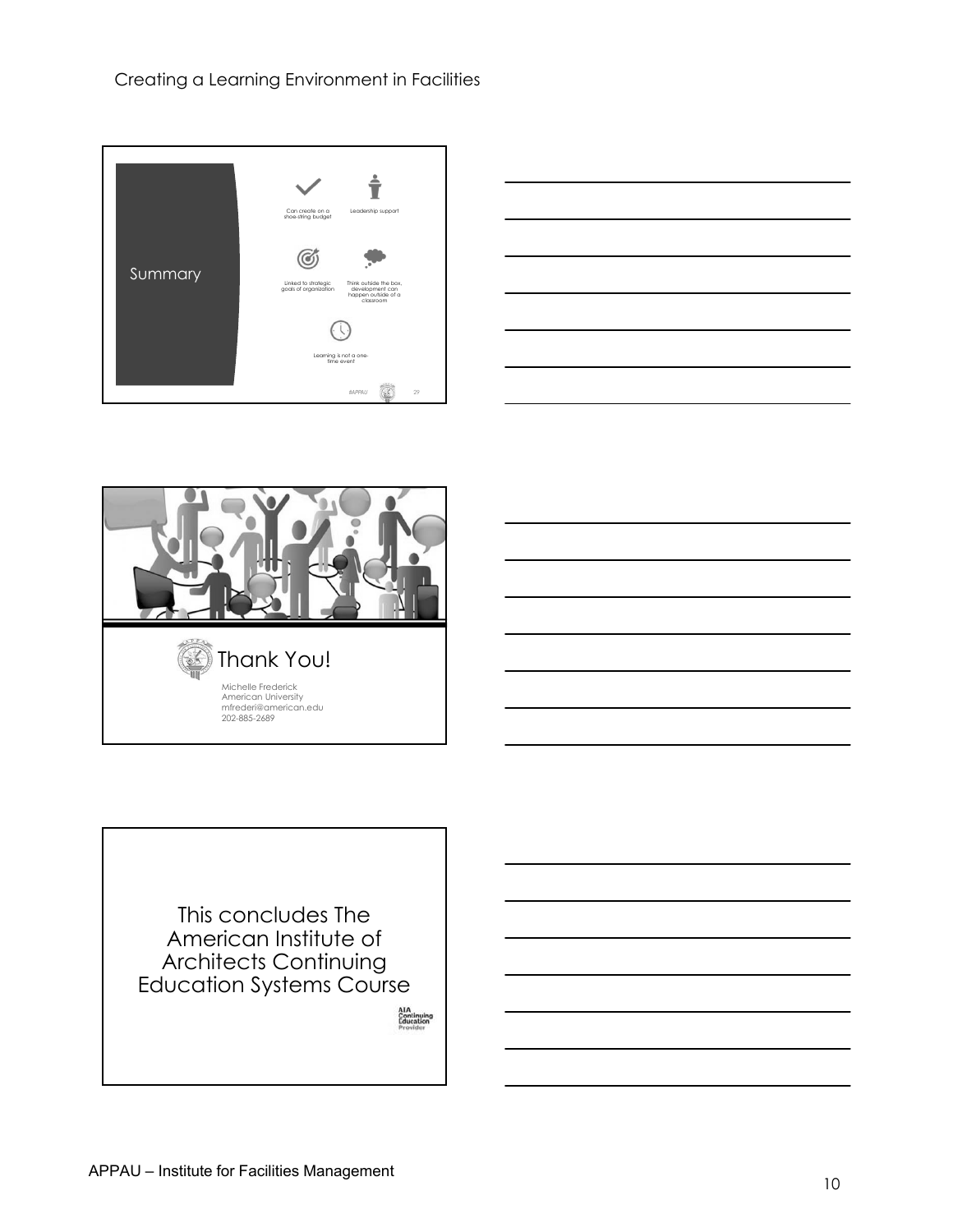**INSTRUCTIONS:** Consider using the following sources of information that might affect the skills, knowledge or competencies the individual needs to acquire.

| Organizational Data | <b>Individual Data</b> |
|---------------------|------------------------|
|                     |                        |
|                     |                        |
|                     |                        |
|                     |                        |
|                     |                        |
|                     |                        |
|                     |                        |
|                     |                        |
|                     |                        |
|                     |                        |
|                     |                        |
|                     |                        |
|                     |                        |
|                     |                        |
|                     |                        |
|                     |                        |
|                     |                        |
|                     |                        |

## **Sources of Data**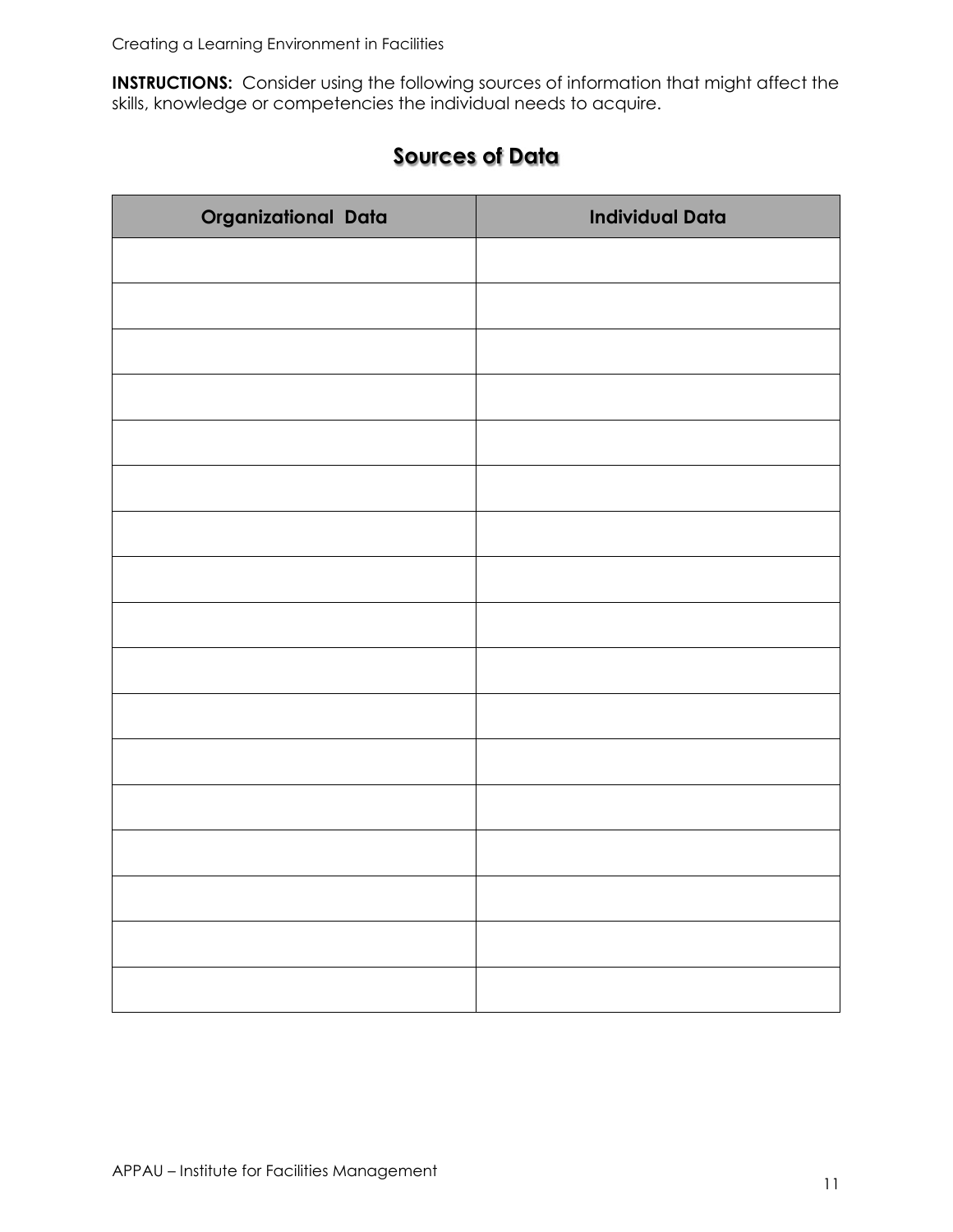**INSTRUCTIONS:** Almost all opportunities to develop fall into three categories. List examples for each category.

| <b>Technical/Professional</b><br><b>Skills</b> | <b>Business/Organizational</b><br>Knowledge | Interpersonal/Business<br>Competencies |
|------------------------------------------------|---------------------------------------------|----------------------------------------|
|                                                |                                             |                                        |
|                                                |                                             |                                        |
|                                                |                                             |                                        |
|                                                |                                             |                                        |
|                                                |                                             |                                        |
|                                                |                                             |                                        |
|                                                |                                             |                                        |
|                                                |                                             |                                        |
|                                                |                                             |                                        |
|                                                |                                             |                                        |
|                                                |                                             |                                        |
|                                                |                                             |                                        |
|                                                |                                             |                                        |
|                                                |                                             |                                        |
|                                                |                                             |                                        |

## **Three Areas**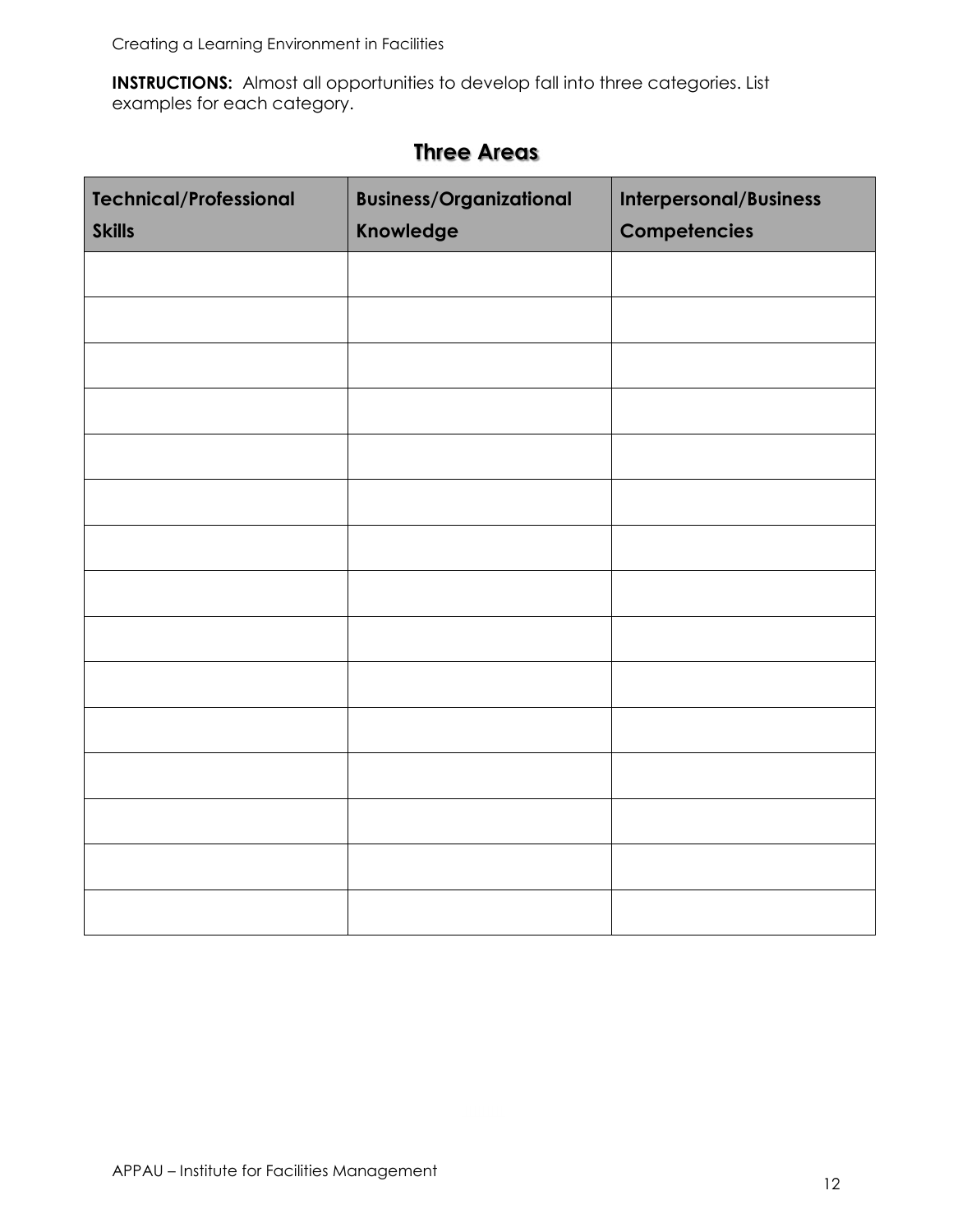# **Acquire and Assess**

| <b>Development Activity</b> | <b>Three Areas</b> | <b>Application Method</b> |
|-----------------------------|--------------------|---------------------------|
|                             |                    |                           |
|                             |                    |                           |
|                             |                    |                           |
|                             |                    |                           |
|                             |                    |                           |
|                             |                    |                           |
|                             |                    |                           |
|                             |                    |                           |
|                             |                    |                           |
|                             |                    |                           |
|                             |                    |                           |
|                             |                    |                           |
|                             |                    |                           |
|                             |                    |                           |
|                             |                    |                           |
|                             |                    |                           |
|                             |                    |                           |
|                             |                    |                           |
|                             |                    |                           |
|                             |                    |                           |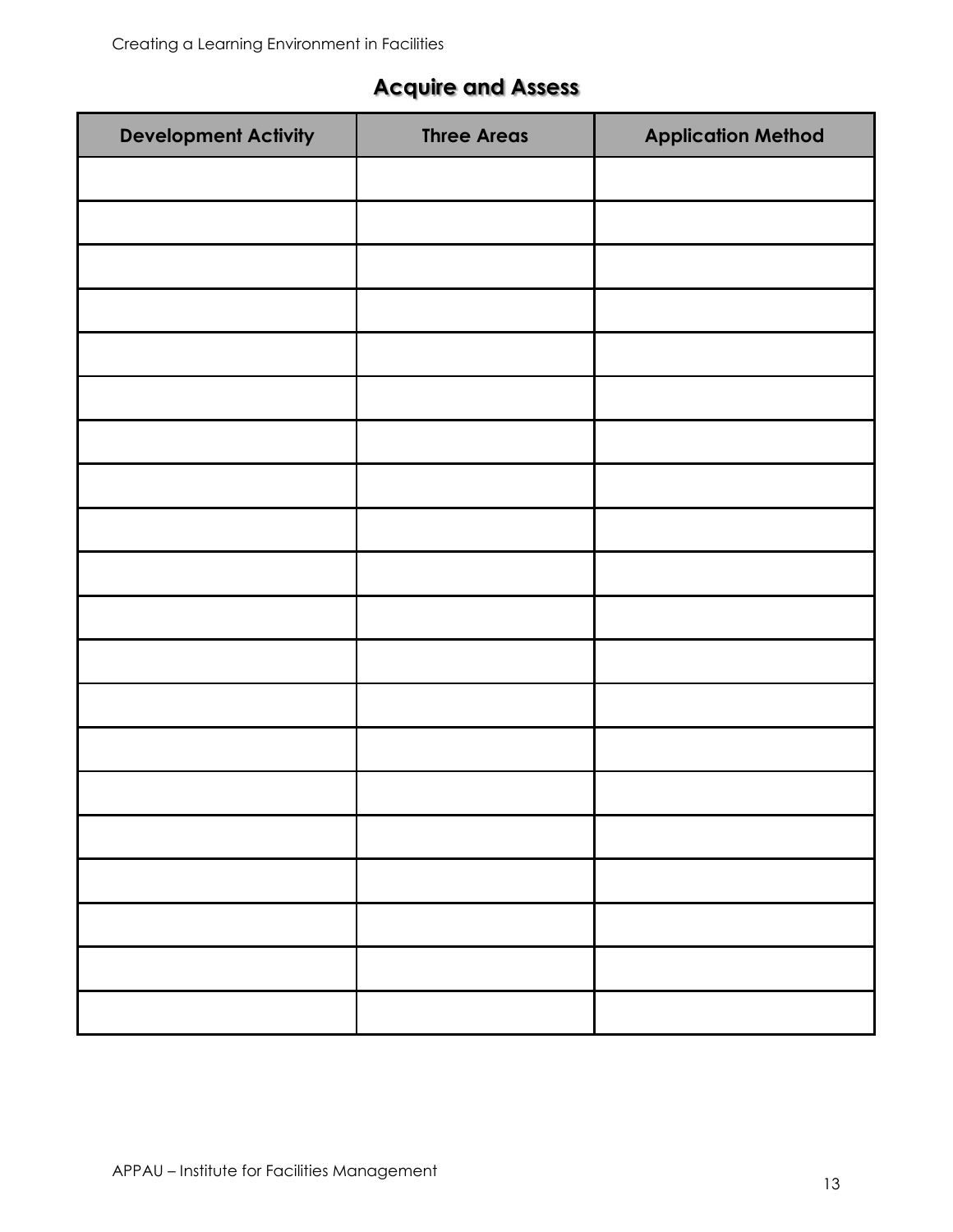## **Measurement Activity**

**Instructions:** Using the development area assigned to your team, brainstorm one or two progress measures and one or two outcome measures appropriate for that area. Use the spaces below to note your assigned development area and ideas.

**Development Area:**

**Progress Measures:** 

**Outcome Measures:**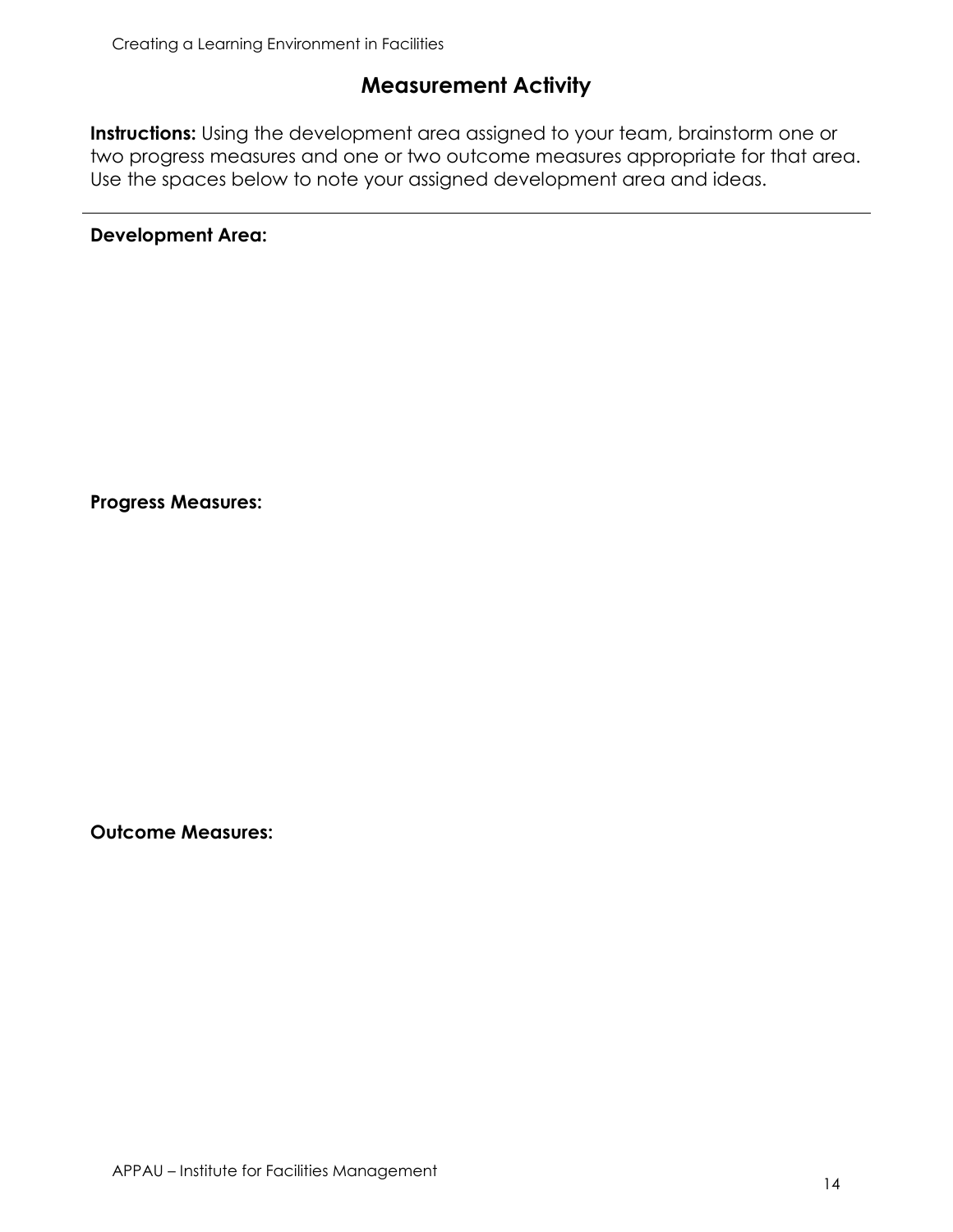## **Case Studies**

You manage a group of professionals who are individual contributors. While they are considered a team, each one functions separately to meet individual and team goals. They have varying degrees of skill (ability) and will (motivation). Yesterday you conducted midyear evaluations.

Alec, one of your least effective team members requested that he be allowed to attend an APPA conference. While you feel that attending the conference would give him additional knowledge and visibility, you were not satisfied that he has the basic abilities required to meet current expectations. You really think that he needs to focus on improving his performance. When you suggest this, Alec gets angry and accuses you of being conservative and not in step with the new aims of the organization.

What would you SAY to Alec?

What would you DO?

You have just completed midyear reviews of your team, and you are concerned. Your team functions marvelously and all team members were told that they were meeting and exceeding expectations. The problem is that each of them came up with development goals. Development goals like attending conferences and receiving certifications. You certainly want to support their development, but you are concerned about the ability of your budget to handle their requests.

What would you SAY when discussing at your next staff meeting?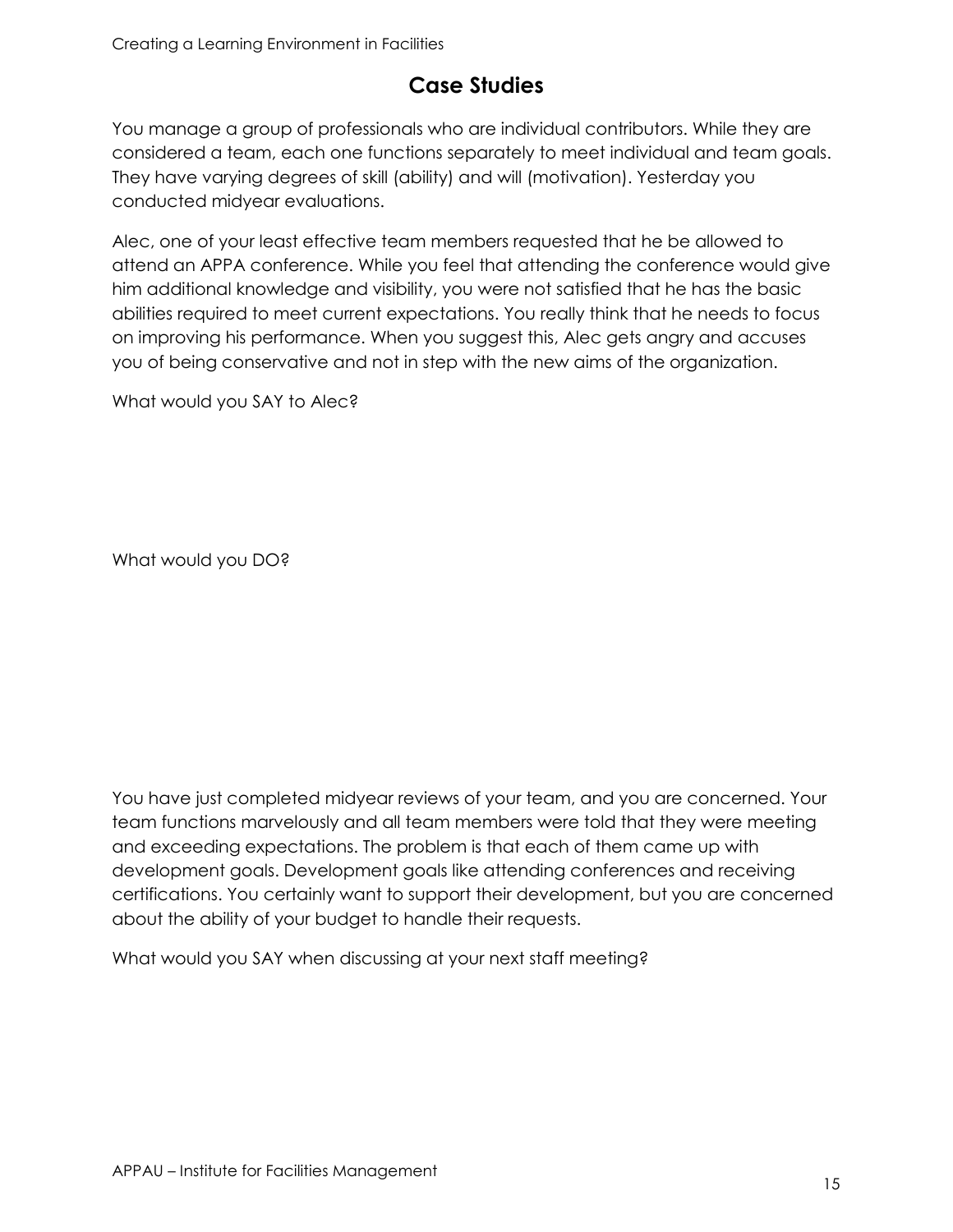What would you DO (if applicable)?

You have a team of 5 managers. All do a good job and meet expectations. However, Vivian is outstanding. She exceeds expectations in every competency and meets job goals more than expected. When you met with Vivian for the mid-year discussion, she expressed a desire to be CEFP certified. She asked that the department support her financially, and that she would use her vacation time to attend classes. Your budget will not allow you to pay for her total certification. You are concerned that in taking time off, she might incur resentment from the team.

You certainly wish to support her in her quest for advancement, thereby meeting your competency to "Develop Talent". You are not sure of how to handle this.

What would you SAY to Vivian?

What would you DO (if applicable)?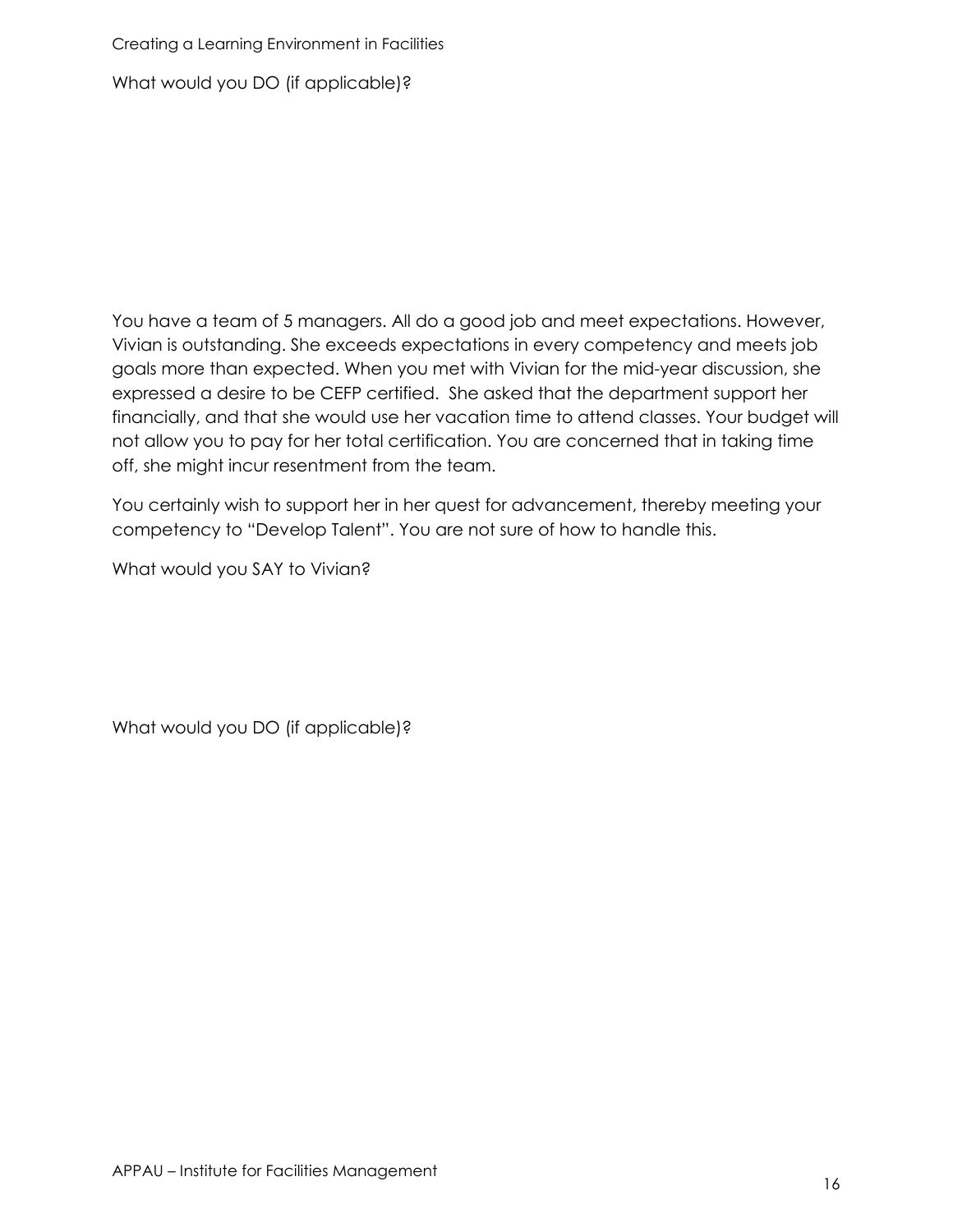| <b>EMPLOYEE ISSUE</b>                                                                        | <b>COACHING STRATEGY</b>                                                                                                                                                                                                                                 | <b>RESOURCES/SUPPORT</b>                                                                                                                                                 |
|----------------------------------------------------------------------------------------------|----------------------------------------------------------------------------------------------------------------------------------------------------------------------------------------------------------------------------------------------------------|--------------------------------------------------------------------------------------------------------------------------------------------------------------------------|
| Job performance<br>needs to improve                                                          | Give feedback, analyze performance<br>problem:                                                                                                                                                                                                           | In-house training<br>٠<br><b>External training</b><br>$\blacksquare$<br>Awards programs<br>٠                                                                             |
|                                                                                              | Lack of skill/knowledge provide<br>$\Box$<br>training<br>Lack of motivation provide<br>$\Box$<br>incentives, rewards or<br>disincentives<br>Obstacles in the work<br>$\Box$<br>environment or poor processes<br>remove obstacles or improve<br>processes |                                                                                                                                                                          |
| Job performance is<br>good                                                                   | Maintain good performance:<br>Reward, recognize, give<br>❏<br>feedback<br>Enhance, broaden skills, expertise<br>❏                                                                                                                                        | Awards program<br>٠<br>In-house training<br>٠<br>External training<br>٠<br>Academic programs<br>٠                                                                        |
| Job is changing,<br>evolving                                                                 | Identify gaps in knowledge, skills<br>$\Box$<br>and abilities<br>Provide training, developmental<br>$\Box$<br>assignments                                                                                                                                | In-house training<br>٠<br>External training<br>$\blacksquare$                                                                                                            |
| Job is becoming<br>obsolete                                                                  | Help identify other positions in<br>$\Box$<br>organization<br>Re-tool employee with needed<br>$\Box$<br>skills                                                                                                                                           | <b>HR Specialist</b><br>٠<br>Training opportunities<br>$\blacksquare$                                                                                                    |
| Employee has<br>"topped out" wants<br>a promotion or job<br>change                           | Help identify options<br>$\Box$<br>Provide development<br>$\Box$                                                                                                                                                                                         | <b>HR Specialist</b><br>٠<br>Rotational<br>٠<br>assignments<br>Training opportunities<br>Academic programs<br>Career counseling<br>Career mgmt courses<br>$\blacksquare$ |
| Employee has<br>"burned out" from<br>overwork, exhaustion                                    | Relieve pressure by off-loading<br>❏<br>some duties<br>Consider fresh assignment<br>❏<br>Encourage time-off<br>❏<br>Refer to Faculty & Staff Assistance<br>❏<br>Program                                                                                  | Faculty & Staff<br>٠<br>Assistance Program<br>Sabbaticals<br>٠<br>Vacation/time-off                                                                                      |
| Employee wants to<br>broaden skills,<br>expertise to be more<br>flexible for future<br>moves | Help identify areas of interest<br>❏<br>Provide training & development<br>$\Box$                                                                                                                                                                         | <b>HR Specialist</b><br>$\blacksquare$<br>Training opportunities<br>٠<br>Academic programs<br>$\blacksquare$                                                             |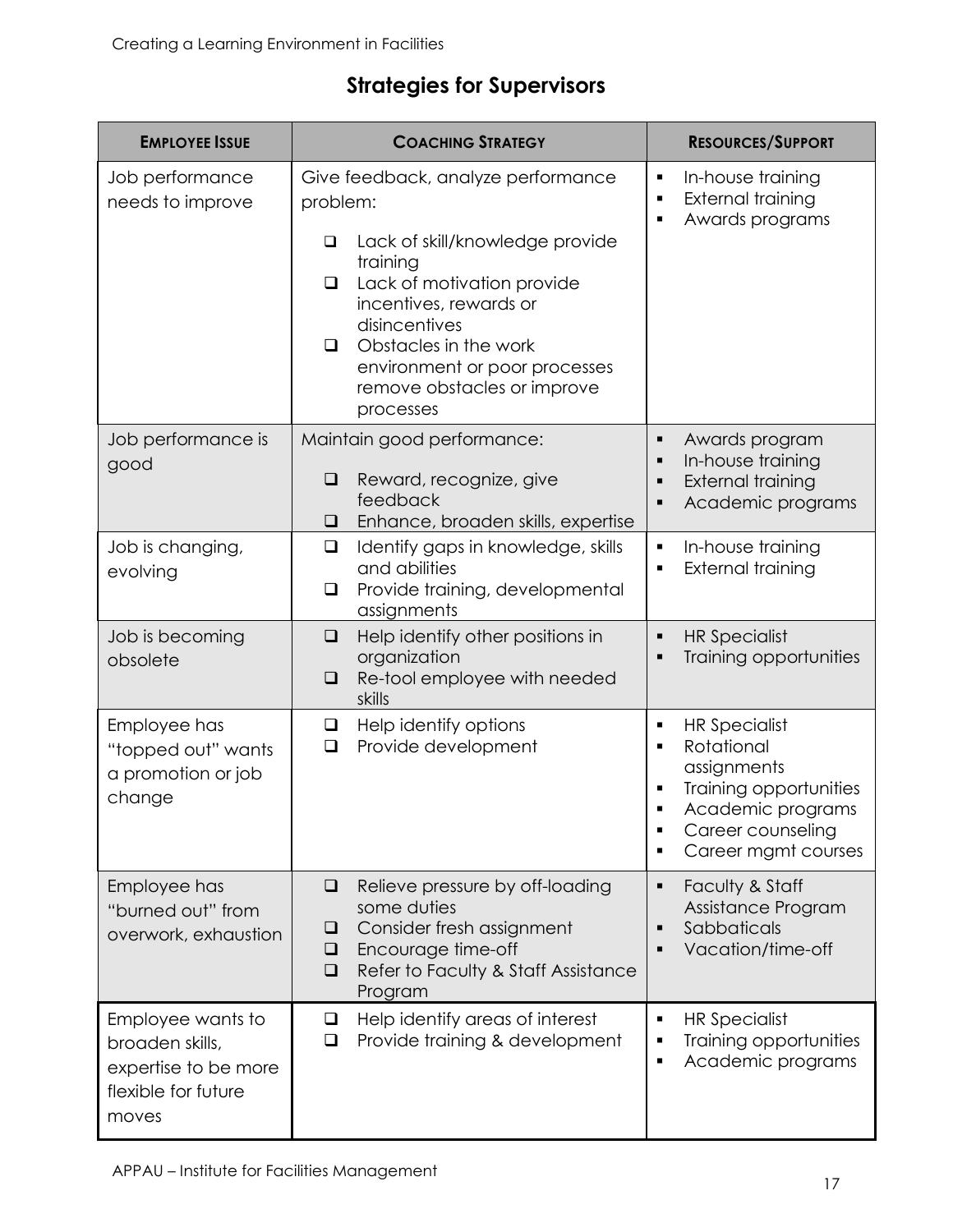| <b>EMPLOYEE ISSUE</b>                          | <b>COACHING STRATEGY</b>                                      | <b>RESOURCES/SUPPORT</b>                                                              |
|------------------------------------------------|---------------------------------------------------------------|---------------------------------------------------------------------------------------|
| Employee wants to<br>change careers            | Help identify areas of interest<br>$\Box$                     | <b>HR Specialist</b><br><b>Career Counselor</b><br>Career mgmt course                 |
| Employee wants to<br>leave the<br>organization | Refer employee to Human<br>⊔<br>Resources for proper guidance | <b>Human Resources</b>                                                                |
| Employee wants to<br>retire                    | Help identify options for<br>⊔<br>retirement                  | Pre-retirement<br>$\blacksquare$<br><b>Planning Seminar</b><br><b>Human Resources</b> |

# **Career Concept Coaching Techniques**

| <b>CAREER</b><br><b>CONCEPT/MOTIVATORS</b>   | <b>ISSUE</b>                                                                                                      | <b>STRATEGIES</b>                                                                                                                                                                                            |
|----------------------------------------------|-------------------------------------------------------------------------------------------------------------------|--------------------------------------------------------------------------------------------------------------------------------------------------------------------------------------------------------------|
| Linear-power<br>achievement                  | Lack of upward mobility<br>$\Box$                                                                                 | Assign as Group Leader<br>$\blacksquare$<br>Task Force assignments<br>$\blacksquare$<br>Short-term projects<br>$\blacksquare$                                                                                |
| <b>Steady States-</b><br>expertise, security | Job obsolescence<br>$\Box$<br>Staying current in the field<br>□<br>Involvement in own area<br>$\Box$              | Encourage to redirect<br>$\blacksquare$<br>expertise<br>Long-term specialized<br>$\blacksquare$<br>assignments<br>Graduate Study<br>$\blacksquare$<br>programs<br>Professional conferences<br>$\blacksquare$ |
| Spirals-personal<br>growth, nurturance       | Flexibility<br>$\Box$<br>Willingness to let go of<br>◻<br>person or trade<br>Identify new opportunities<br>$\Box$ | Assign as mentor<br>Ξ<br>Cross-training<br>$\blacksquare$<br>Rotational job<br>$\blacksquare$<br>assignment<br>Job enrichment<br>$\blacksquare$<br>Task force assignment<br>$\blacksquare$                   |
| Transitions-change<br>independence           | Willingness to let go of<br>$\Box$<br>person or trade                                                             | Assign to high change<br>$\blacksquare$<br>areas<br>Start-up or creative short-<br>п<br>term assignment<br>Facilitate moves<br>$\blacksquare$<br>Variety in assignments<br>$\blacksquare$                    |
| Employee wants to<br>retire                  | Help identify options for<br>$\Box$<br>retirement                                                                 | Pre-retirement Planning<br>Ξ<br>Seminar<br><b>Human Resources</b><br>$\blacksquare$                                                                                                                          |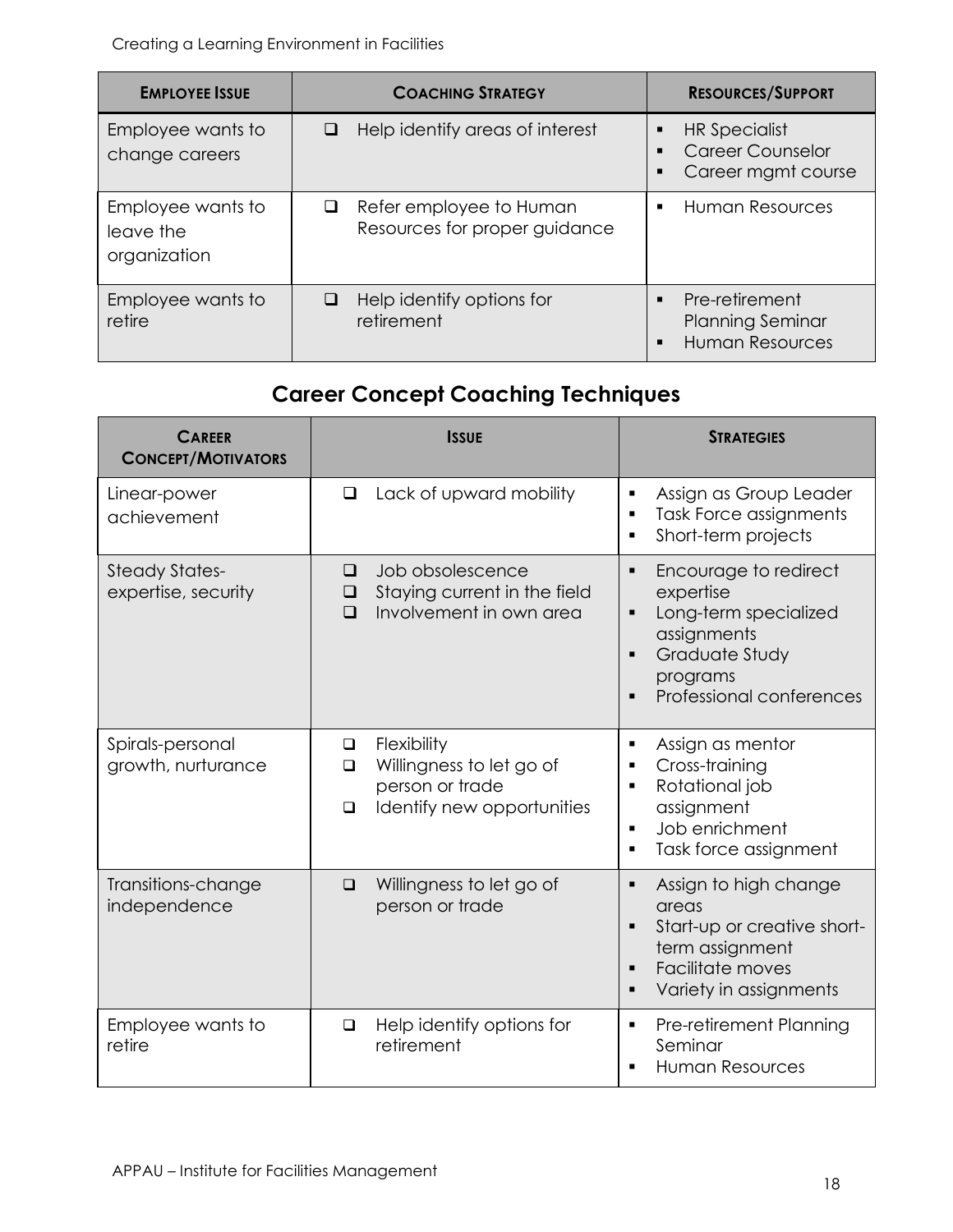# **Steps to Create Commitment**

| Develop        | Insure commitments are within the capabilities of each person<br>٠<br>Provide advice and direction to help structure meaningful<br>٠<br>commitments for employees<br>Set a good personal example by developing a quality Development<br>٠<br>Plan with your boss                                                                            |
|----------------|---------------------------------------------------------------------------------------------------------------------------------------------------------------------------------------------------------------------------------------------------------------------------------------------------------------------------------------------|
| Weigh          | Determine how well the commitments in each plan address the<br>٠<br>highest priority needs of the job at this time<br>Assess how employee commitments support or reinforce those you<br>$\blacksquare$<br>have made on your own plan<br>Evaluate how realistic the plan is relative to problems which stand in<br>$\blacksquare$<br>the way |
| <b>Discuss</b> | Provide regular communication with those involved. Construct<br>٠<br>avenues for feedback<br>Insure commitments of team members are communicated to<br>٠<br>everyone directly involved<br>Determine accountability for all commitments<br>٠                                                                                                 |
| <b>Utilize</b> | Encourage employees to be innovative and develop new solutions<br>٠<br>Create opportunities to discuss actions taken, as well as obstacles<br>$\blacksquare$<br>encountered<br>Analyze all projects or programs in trouble to determine why they are<br>faltering and what can be done to save them                                         |